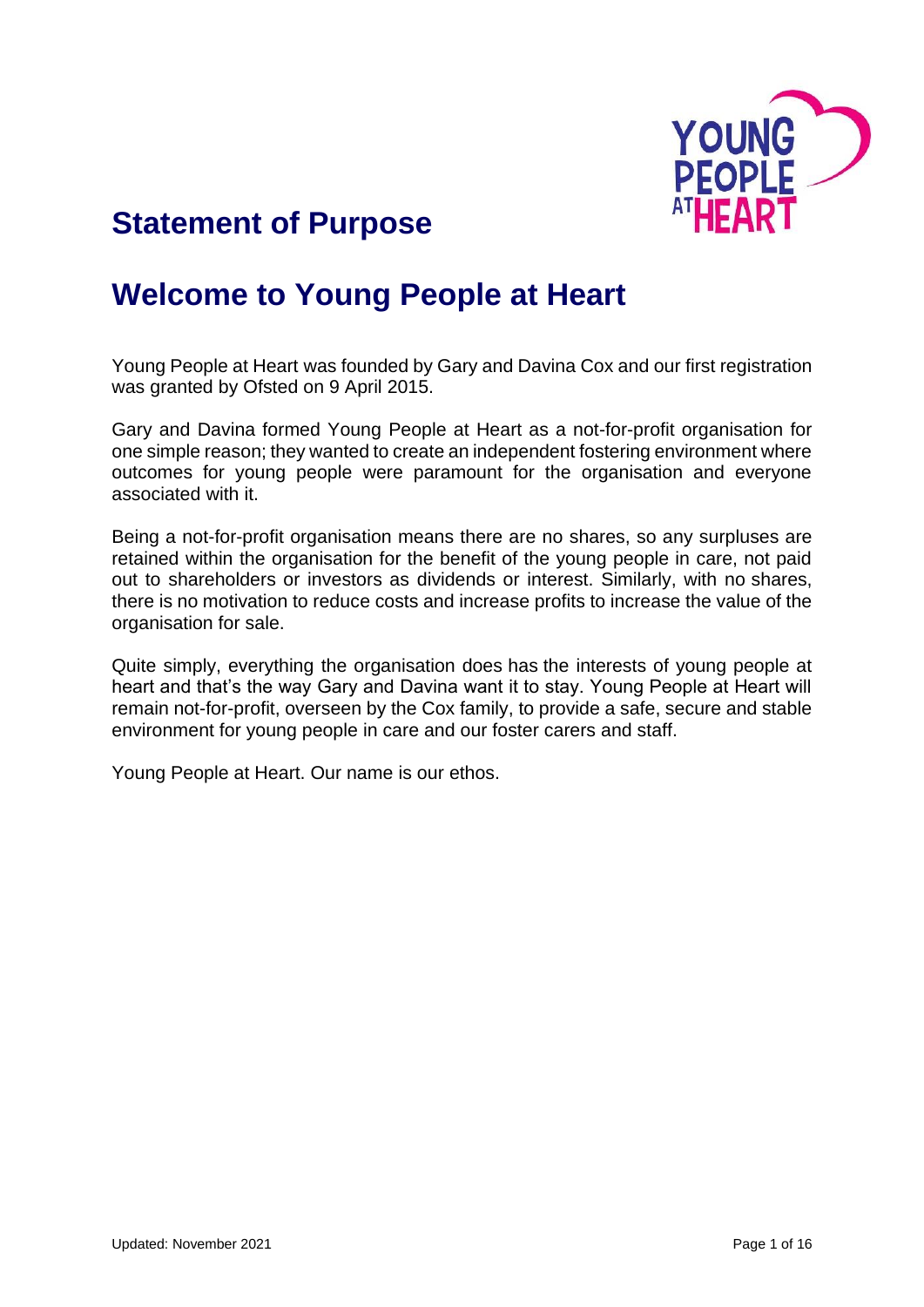# <span id="page-1-0"></span>**Contents**

| Contents                                        | $\overline{2}$ |
|-------------------------------------------------|----------------|
| Introduction                                    | 3              |
| <b>Our Values</b>                               | 3              |
| <b>Outcomes</b>                                 | $\overline{4}$ |
| Aims and Objectives                             | $\overline{7}$ |
| <b>Organisation Details</b>                     | 8              |
| Organisational Detials - Management Structure   | 9              |
| <b>Types of Placements</b>                      | 11             |
| <b>Foster Carer Recruitment</b>                 | 12             |
| <b>Matching Process</b>                         | 12             |
| The Assessment Process                          | 12             |
| <b>Support and Supervision of Foster Carers</b> | 13             |
| Annual Reviews of Foster Carer's Approval       | 14             |
| Initial training                                | 14             |
| <b>Foster Carer Training and Development</b>    | 14             |
| Mandatory and Ongoing Training and Development  | 14             |
| <b>Participation and Consultation</b>           | 15             |
| <b>Complaints Process</b>                       | 15             |
| Allegations                                     | 16             |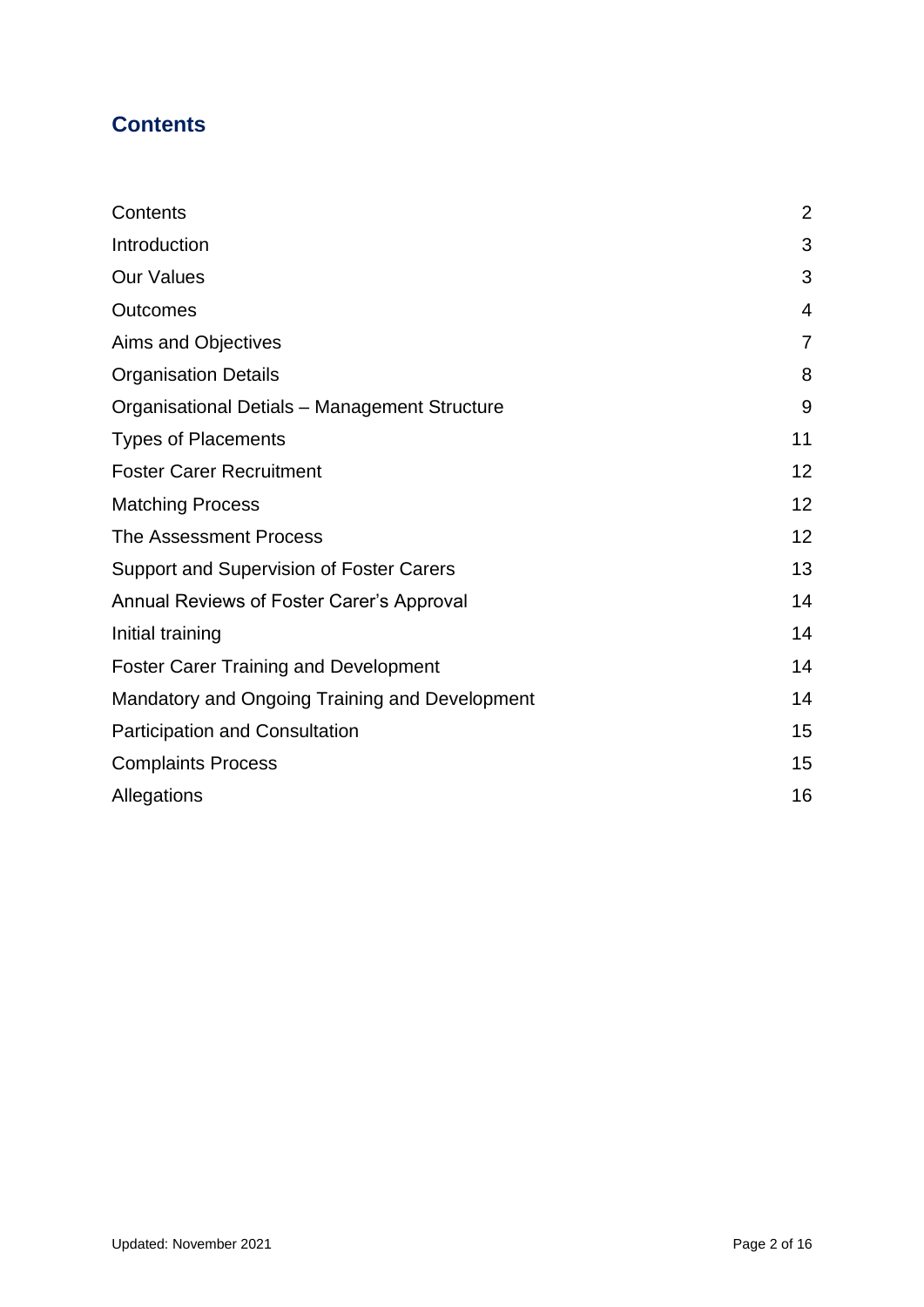# <span id="page-2-0"></span>**Introduction**

We have prepared this Statement of Purpose for two reasons; firstly to give the reader an insight into our Young People at Heart ethos of putting outcomes for young people before profit, and secondly, from a regulatory perspective, to comply with the Fostering Services National Minimum Standards (Standard 16) and the Fostering Regulations 2011 (regulations 3 & 4) and Care Standards Act 2000 requirements to prepare such a document. Both reasons are equally important.

Quality is the cornerstone of everything we set out to achieve. As you read this document, if there is anything you think we could do to improve our Statement of Purpose, please let us know by contacting us at the addresses at the end of this document.

Young People at Heart makes a copy of the Statement of Purpose available to:

- OFSTED
- Full time, part time, permanent, temporary or sessional staff members as well as panel members, independent reviewing officers and anyone else providing professional support services to the organisation.
- Foster carers and prospective foster carers
- Local Authorities placing or considering placing young people with us
- Young people placed or being considered for placement with us
- Family members of young people placed or being considered for placement with us

This document is also available on our website www.youngpeopleatheart.org

We consider the Statement of Purpose to be a living document so it will be updated annually, sooner if there are any significant or substantial changes to the agency, the legislation that governs us or anything we do. Any amendments we make will be approved by the senior management team and board of directors.

# <span id="page-2-1"></span>**Our Values**

As we work towards our objective of achieving the best possible outcome for every young person placed in our care, we have two simple but key values:

- Young people are at the heart of everything we do; and
- Quality is the cornerstone of our organisation.

Everything else, such as valuing and supporting our foster carers and staff, follows from these values in order to achieve our objective.

A comprehensive list of values is contained in the National Minimum Standards (NMS) and our foster carers and staff strive to ensure these values are incorporated into our daily practice. They are:

• The child's welfare, safety and needs are at the centre of their care.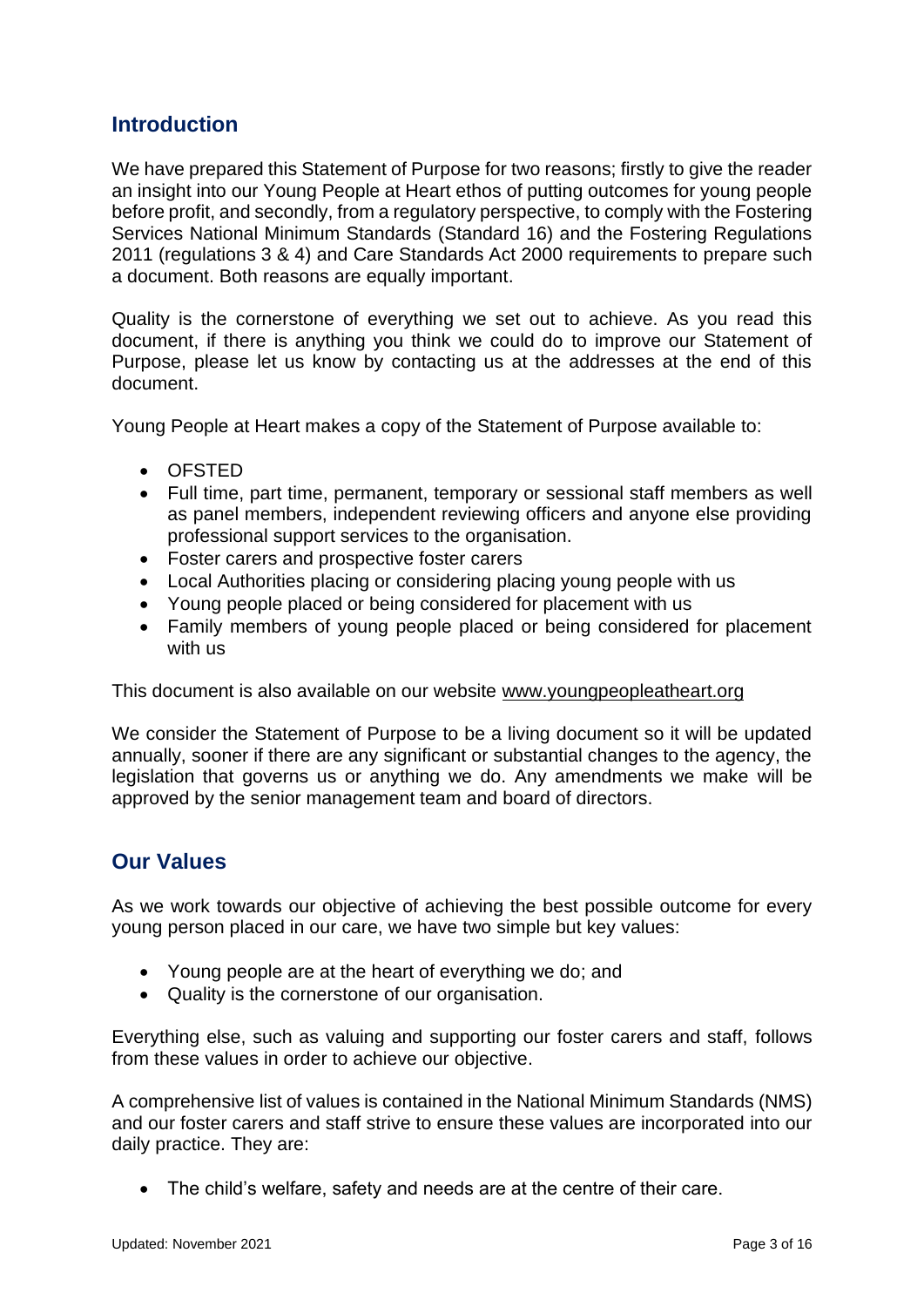- Children should have an enjoyable childhood, benefiting from excellent parenting and education, enjoying a wide range of opportunities to develop their talents and skills leading to a successful adult life.
- Children are entitled to grow up in a loving environment that can meet their developmental needs.
- Every child should have his or her wishes and feelings listened to and taken into account.
- Each child should be valued as an individual and given personalised support in line with their individual needs and background in order to develop their identity, self-confidence and self-worth.
- The particular needs of disabled children and children with complex needs will be fully recognised and taken into account
- The significance of contact for looked after children, and of maintaining relationships with birth parents and the wider family, including siblings, halfsiblings and grandparents, is recognised, as is the foster carer's role in this.
- Children in foster care deserve to be treated as a good parent would treat their own children and to have the opportunity for as full an experience of family life and childhood as possible, without unnecessary restrictions.
- The central importance of the child's relationship with their foster carer should be acknowledged and foster carers should be recognised as core members of the team working with the child.
- Foster carers have a right to full information about the child.
- It is essential that foster carers receive relevant support services and development opportunities in order to provide the best care for children.
- Genuine partnership between all those involved in fostering children is essential for the NMS to deliver the best outcomes for children; this includes the Government, local government, other statutory agencies, fostering service providers and foster carers.

# <span id="page-3-0"></span>**Outcomes**

In the 2003 Green Paper, Every Child Matters, the five key outcomes that mattered most to young people were:

- being healthy: enjoying good physical and mental health and living a healthy lifestyle;
- staying safe: being protected from harm and neglect;
- enjoying and achieving: getting the most out of life and developing the skills for adulthood;
- making a positive contribution: being involved with the community and society and not engaging in anti-social or offending behaviour; and
- economic well-being: not being prevented by economic disadvantage from achieving their full potential in life.

We measure our young people's achievements against these five outcomes.

We have also incorporated the outcomes contained in the NMS into our service. These outcomes are divided into two components: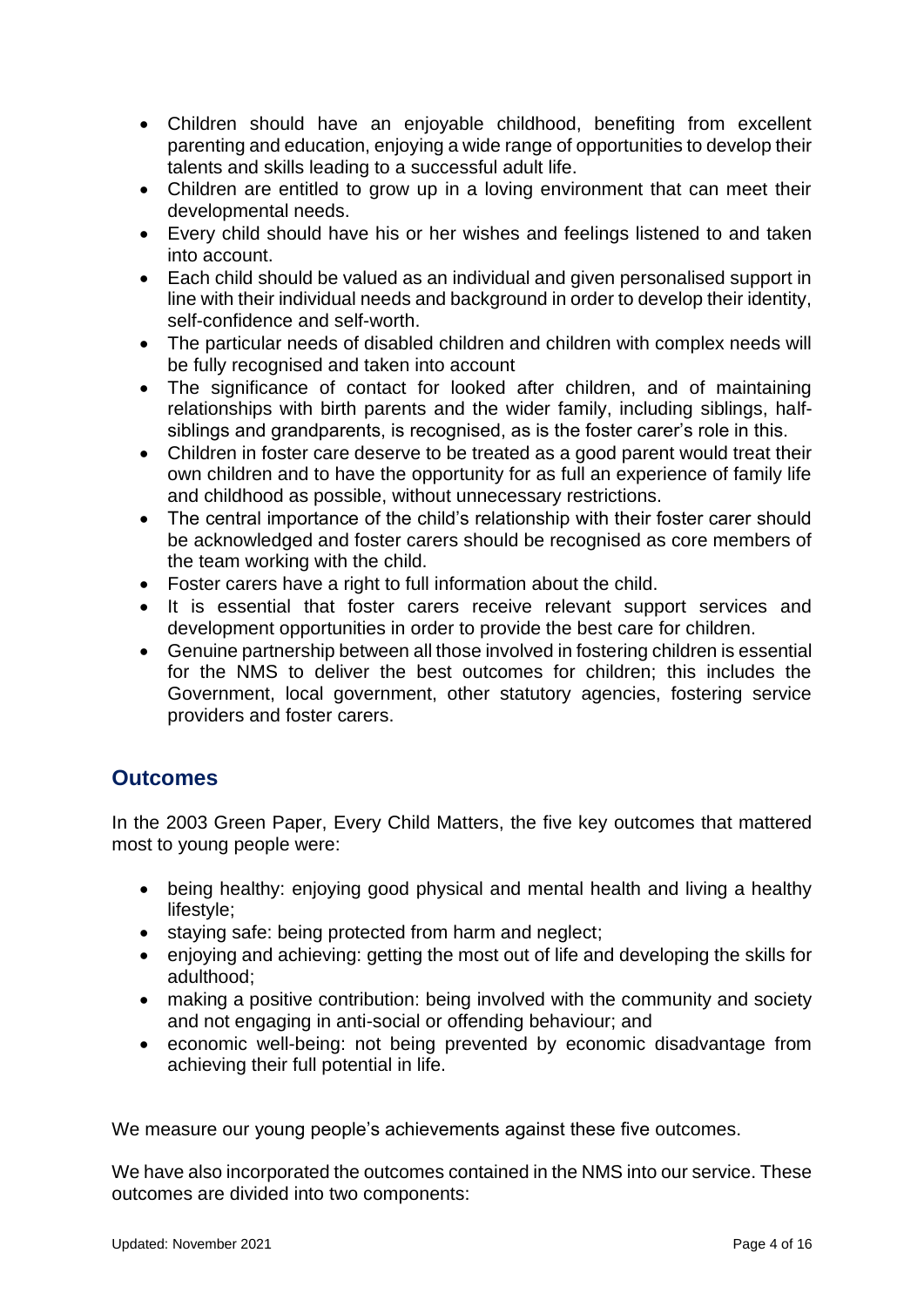Outcomes contained in the Child focussed standards:

- Children know that their views, wishes and feelings are taken into account in all aspects of their care; are helped to understand why it may not be possible to act upon their wishes in all cases; and know how to obtain support and make a complaint.
- The views of others with an important relationship to the child are gathered and taken into account.
- Children have a positive self-view, emotional resilience and knowledge and understanding of their background.
- Children enjoy sound relationships with their foster family, interact positively with others and behave appropriately.
- Children feel safe and are safe. Children understand how to protect themselves and are protected from significant harm, including neglect, abuse, and accident.
- Children rarely go missing and if they do, they return quickly.
- Children who do go missing are protected as far as possible and responded to positively on their return.
- Children live in a healthy environment where their physical, emotional and psychological health is promoted and where they are able to access the services to meet their health needs.
- Children are able to enjoy their interests, develop confidence in their skills and are supported and encouraged to engage in leisure activities.
- Children are able to make a positive contribution to the foster home and their wider community.
- The education and achievement of children are actively promoted as valuable in themselves and as part of their preparation for adulthood. Children are supported to achieve their educational potential.
- Children have, where appropriate, constructive contact with their parents, grandparents, siblings, half-siblings, wider family, friends and other people who play a significant role in their lives.
- Children live in foster homes which provide adequate space, to a suitable standard. The child enjoys access to a range of activities which promote his or her development.
- Children are welcomed into the foster home and leave the foster home in a planned and sensitive manner which makes them feel loved and valued.
- Children feel part of the family. They are not treated differently to the foster carer's own children living in the household. The child's needs are met and they benefit from a stable placement.
- Children are prepared for, and supported into, adulthood so that they can reach their potential and achieve economic wellbeing.

Outcomes contained in the standards of fostering service:

- The fostering service recruits, assesses and supports a range of foster carers to meet the needs of children they provide care for and is proactive in assessing current and future needs of children.
- The fostering panel and decision maker make timely, quality and appropriate recommendations/decisions in line with the overriding objective to promote the welfare of children in foster care.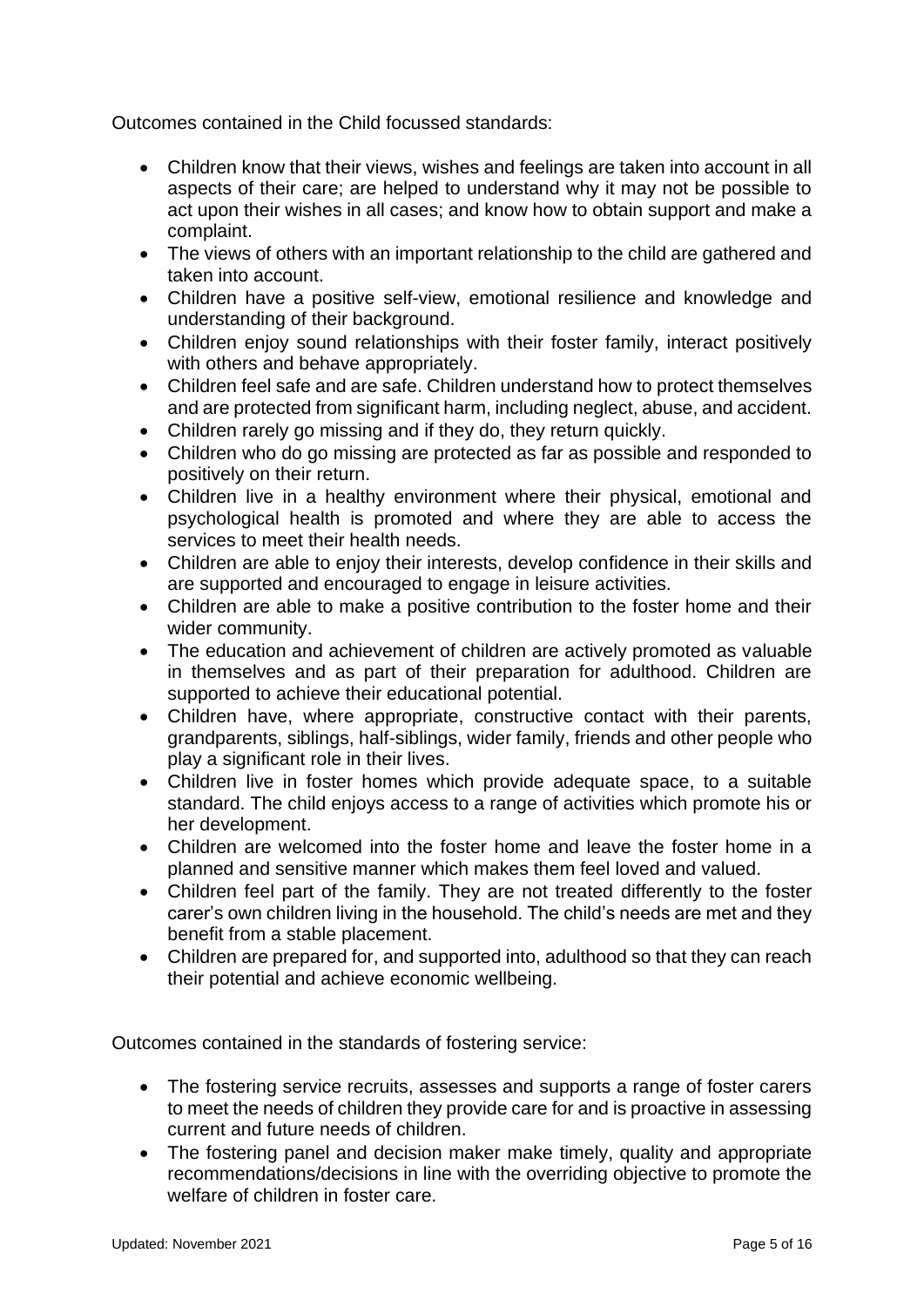- The responsible authority has information and support from the fostering service which it needs to facilitate an appropriate match between the carer and child, capable of meeting the child's needs and consistent with the wishes and feelings of the child, so maximising the likelihood of a stable placement.
- Children, their parents, foster carers, staff and the responsible authority/ placing authority are clear about the aims and objectives of the fostering service and what services and facilities it provides.
- The fostering service's operation meets the aims and objectives in the Statement of Purpose.
- The fostering service is provided and managed by those who are suitable to work with children and have the appropriate skills, experience and qualifications to deliver an efficient and effective service.
- The fostering service is financially sound.
- Where a service is to close or substantially change, there is proper planning, to make the transition for children, foster carers and staff as smooth as possible.
- There is careful selection of staff, fostering households, volunteers and the central list of persons considered suitable to be members of a fostering panel, and there is monitoring of such people to help prevent unsuitable people from having the opportunity to harm children.
- Foster carers receive the training and development they need to carry out their role effectively.
- A clear framework of training and development is in place and this is used as the basis for assessing foster carers' performance and identifying their training and development needs.
- Foster carers receive the support and supervision they need in order to care properly for children placed with them.
- Allegations and suspicions of harm are handled in a way that provides effective protection and support for children and the person making the allegation, and at the same time supports the person who is the subject of the allegation.
- Children and foster carers receive a service from staff, volunteers and panel members and decision makers who have the competence to meet their needs.
- Staff and volunteers are supported and guided to fulfil their roles and provide a high-quality service to children.
- The fostering service is managed ethically, effectively and efficiently, delivering a service which meets the needs of its users.
- Records are clear, up to date, stored securely and contribute to an understanding of the child's life.
- The premises and administrative systems are suitable to enable the service to meet the objectives of its Statement of Purpose.
- Payments to foster carers are fair and paid in a timely way.
- Foster carers are clear about the fostering service's payment structures and the payments due to them.
- All significant events relating to the health and protection of children fostered by the service are notified by the registered person to the appropriate authorities.
- Family and friends foster carers receive the support they require to meet the needs of children placed with them.
- Children are cared for in line with their Placement Plan/Short Break Care Plan.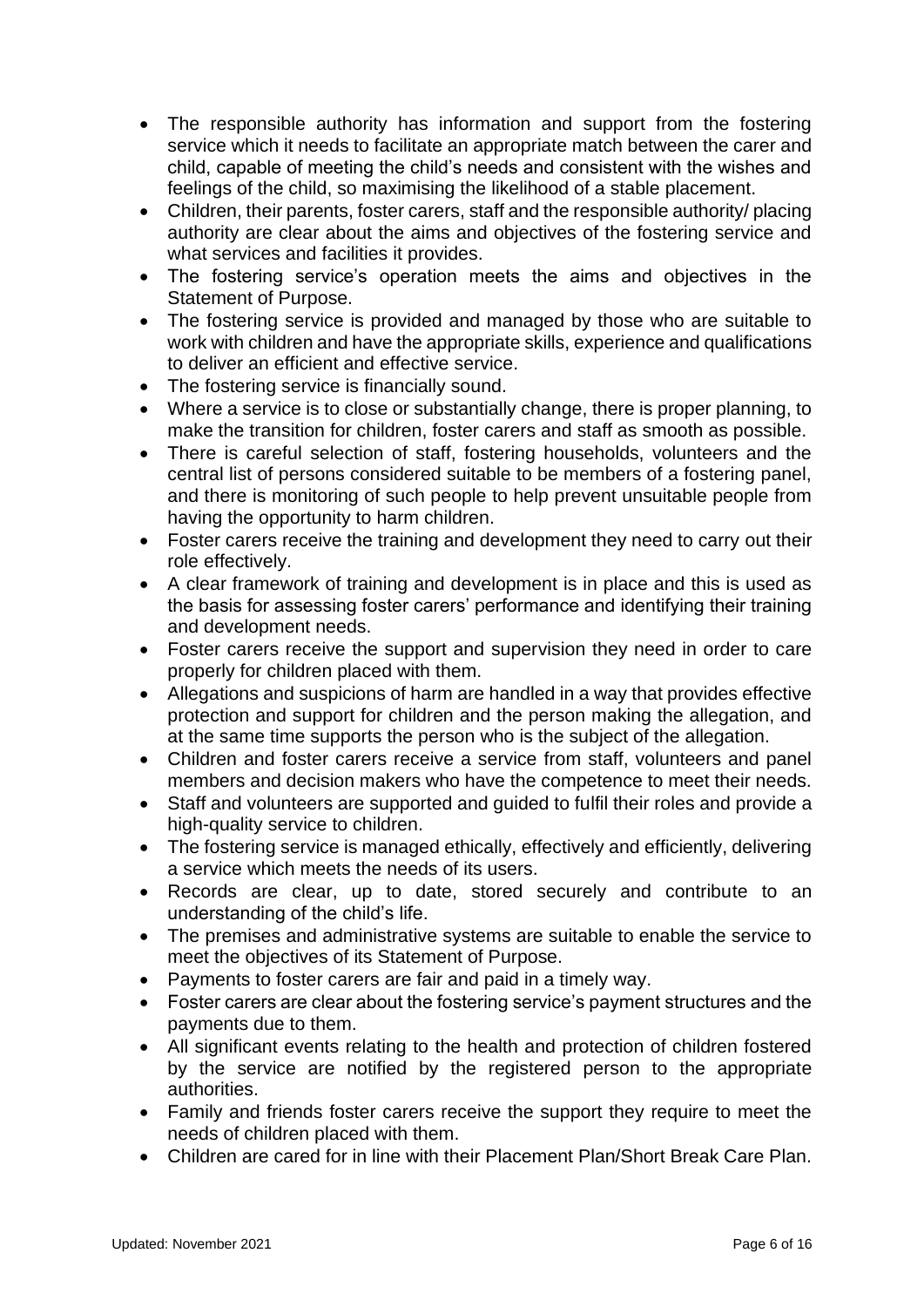• The fostering service takes action to chase up outstanding reviews or visits from the responsible authority, contributes to those reviews and assists the child to contribute to their reviews.

# <span id="page-6-0"></span>**Aims and Objectives**

Our primary aim and objective is to achieve the best possible outcome for every young person placed in our care by providing a healthy and safe family environment in which the young person can develop to their full potential.

In practice, to achieve this we:

- Recruit foster carers we feel are able to provide a safe, caring and nurturing environment for young people with a wide range of needs through diversity and equality
- Conduct a high standard of assessment and deliver good quality training to best equip new foster carers for their role ahead
- Conduct DBS checks on all adult members of the foster household to protect young people in care from abuse or neglect
- Conduct medical checks on foster carers to ensure they are healthy enough to provide care and support for the young person and, as the organisation grows, employ health workers to ensure carers and young people have a positive approach to a healthy lifestyle, including exercise, vaccinations and age appropriate sexual awareness
- Work with foster carer households to develop a safety checklist for the foster home
- Encourage foster carers who smoke to stop. Smoking inside the home will be discouraged and no young people under five years old will be placed in a foster home where a member of the household smokes
- Ensure foster carers attend mandatory training and take advantage of specialised training for their particular needs
- Carefully assess each referral and match the needs of the young person to the skills of the foster carer and the needs of other young people in the home
- Provide every foster carer with a designated supervising social worker who will talk to the carers at least weekly, supervise the carers at least monthly and meet with the carers and young person at least quarterly
- Provide 24-hour support through an on-call service
- Adopt CHARMS as our electronic record keeping system from inception, to enable management to ensure that all records and supervisions are up to date and to provide effective and real-time outcomes monitoring data
- Work with foster carers and their local school to ensure the young person has access to education and any support necessary. We employ a teaching qualified education advisor to help carers and young people with education needs, support and advice
- Provide support for foster carers and young people by employing support workers, who undertake direct work with young people and support foster carers at meetings and in times of need.
- Prepare young people for adulthood and independent living by working with foster carers and young people to expose young people to life skills, further education or vocational training opportunities and work experience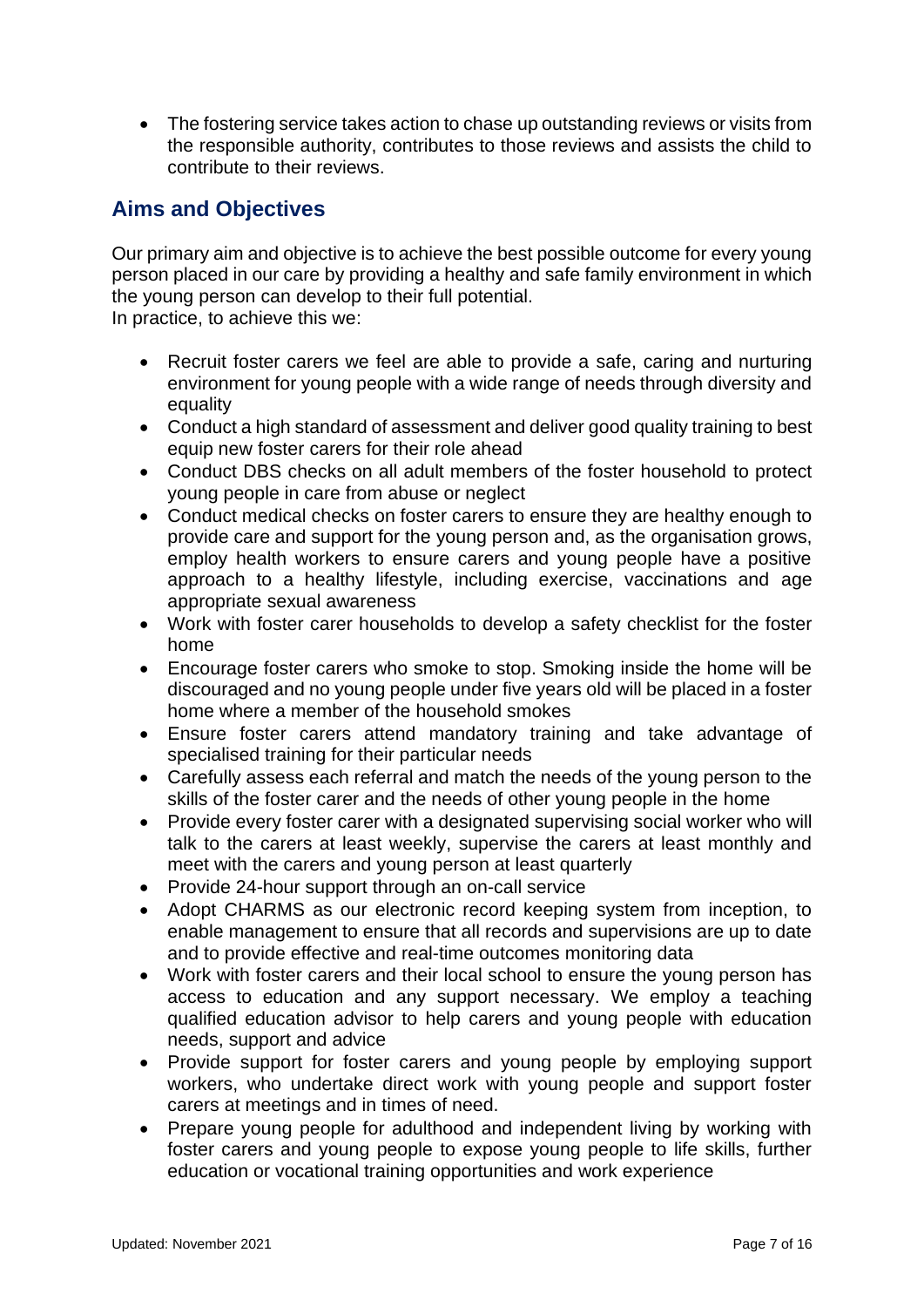- Work with foster carers and young people to ensure the young person has the opportunity to partake in a range of appropriate social, sporting or leisure activities, supported where necessary by a Young People at Heart support worker
- Ensure that foster carers maintain contact with the young person's birth family and friends in accordance with their Care Plan
- Ensure every young person participates in formal and informal consultation about the services and support the organisation offers and has access to an independent advocate and knows how they can complain about any aspect of the service;

# <span id="page-7-0"></span>**Organisation Details**

Young People at Heart Limited was formed in September 2014 and registered as a not for profit organisation under company registration number 09198997. Ofsted registration was granted to our Essex office on 9 April 2015 under registration number SC486913. Our Essex Ofsted registration is based in East Tilbury, Essex.

The organisation recruits, assesses, trains, supervises and supports foster carers, applying careful matching between the foster carer families and young people in care.

In September 2017, we opened a second office in Hereford, and in May 2018 we opened our third office in Barnsley, South Yorkshire. Hereford and Barnsley initially operated under the Essex registration, but on 22 February 2019, Ofsted registration was granted for our Yorkshire office under registration number 2500324. The Yorkshire office has since moved from Barnsley to Doncaster. Due to growth in Hereford, a separate Ofsted registration was granted on 7 October 2019 under registration number 2541624. Due to the proximity to the Welsh border, a Care Inspectorate Wales registration for the Hereford office was obtained on 3 December 2020 under registration number SIN-00012188-NXQN, to enable the organisation to support Welsh children placed with Welsh foster carers.

We hire training and activity facilities from not-for-profit organisations such as local scout groups, in order to support the local communities. As the organisation grows, the vision is to rent a converted house in the regions we operate in, with office space upstairs and training, life skills and contact areas downstairs to provide staff, foster carers and young people with a more permanent base from which to operate.

The Senior Management Team meets regularly and has responsibility for both the strategic direction and day to day operations of Young People at Heart.

These responsibilities include the

- Vision and Values
- Business Planning, Development and Financial Management
- Quality Assurance
- Legal and Statutory Compliance
- Performance and Evaluation
- Consultation and Feedback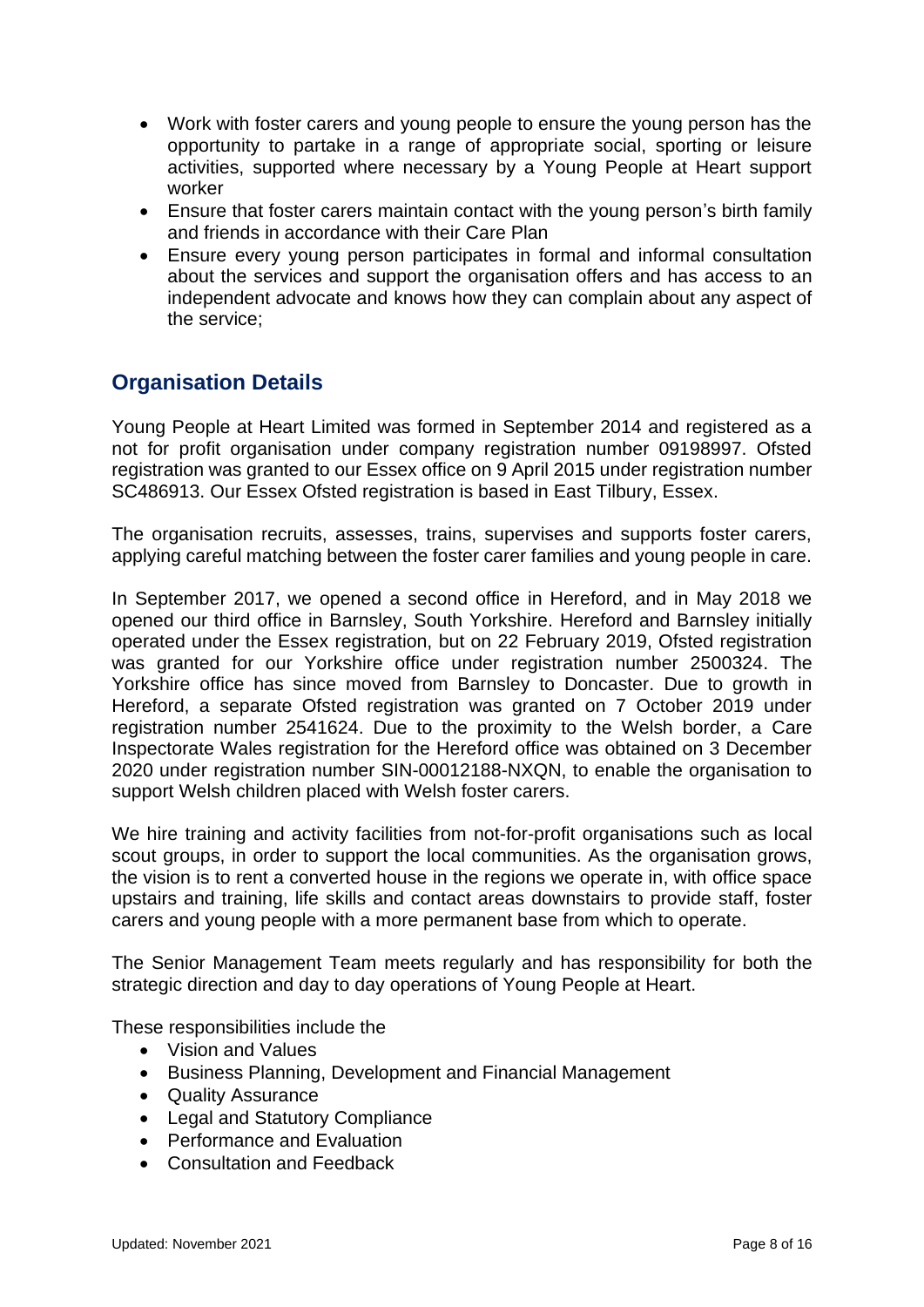# **Organisational Details – Management Structure**

<span id="page-8-0"></span>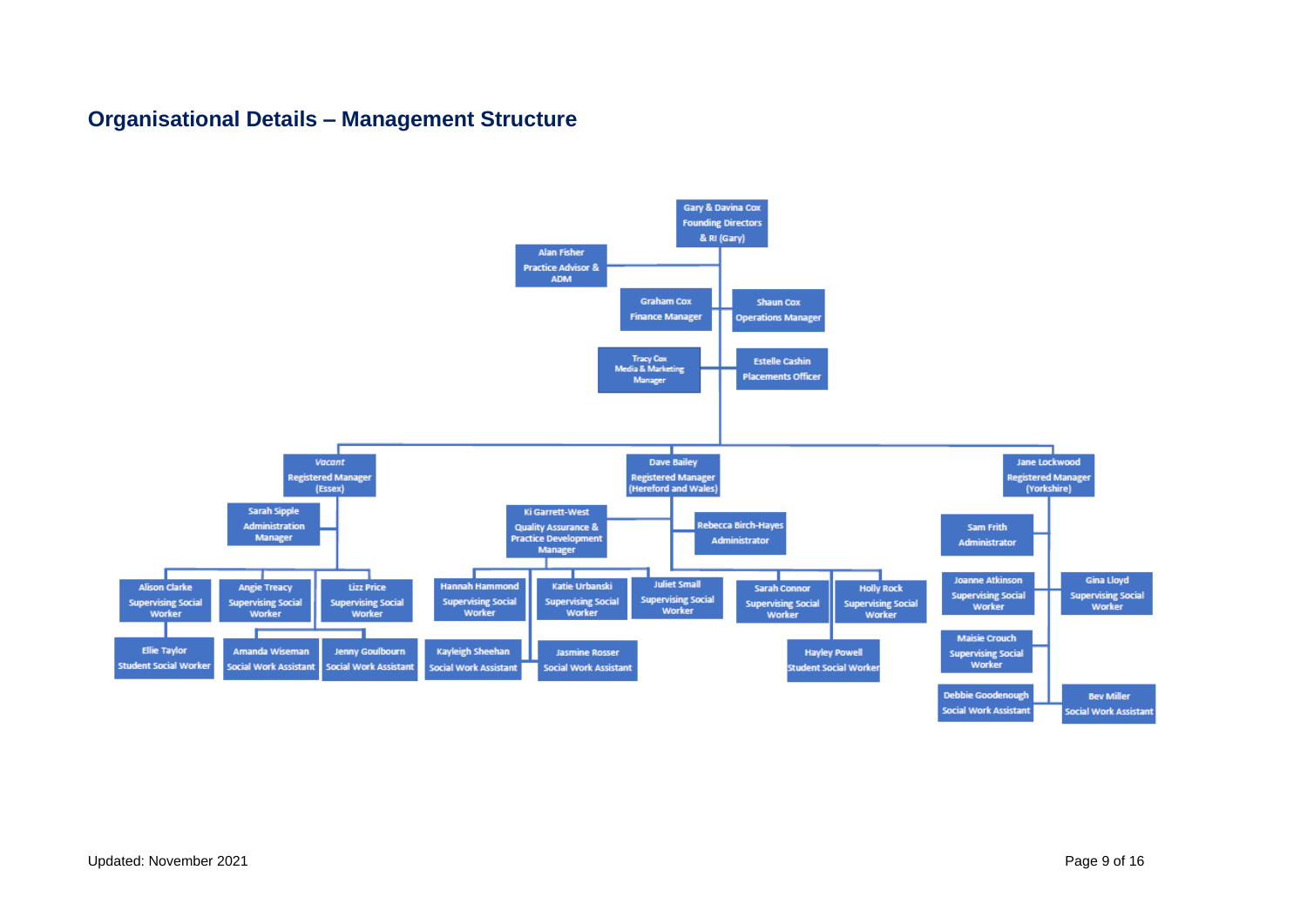Future posts will include:

- Additional Supervising Social Workers and Support Workers
- Education workers
- Therapists
- Training & Development manager
- Human resources manager

Initially, foster carer assessments have been conducted by sessional assessors under the supervision of the Registered Manager. As the organisation grows, supervising social workers will conduct assessments as part of their normal case load.

It is envisaged that social workers will carry caseloads of 10-12 carers and education workers will have a case load of 20-30 young people. Therapists will eventually be employed and support caseloads similar to the education workers. Support workers are employed at a ratio of one per 20 young people.

The Registered Manager for Herefordshire has completed an NVQ Level 5 management qualification. The Registered Manager in Yorkshire is currently undertaking her NVQ Level 5 management qualification. The Registered Manager position for Essex is currently vacant, the Registered Manager for Herefordshire is overseeing the Essex Registration until the position is filled. Social Workers employed by the organisation will come from a variety of roles, all with the necessary experience and skills to help young people achieve the outcomes Young People at Heart works towards in a safe care environment. We will also provide work placements for social work students.

All staff, permanent, temporary or sessional, are subject to the same employment and safeguarding checks. These include an enhanced DBS (with a subscription to the update service paid for by the organisation in the case of permanent staff, renewed every three years in the case of temporary or sessional staff) and reference checks followed by a confirmation telephone call.

All social work staff have a named line manager and they meet formally once per month for supervision. The Registered Managers' professional supervision will be conducted on a reciprocal peer review basis by another Registered Manager, with input from the Agency Decision Maker. A written record will be kept of all meetings. In addition, all staff are required to have an Annual Appraisal. An audit is undertaken periodically by the respective Registered Manager and the Responsible Individual to review the quality of records and ensure that foster carer supervisory visits and staff supervisions are being conducted timeously and to the required standard.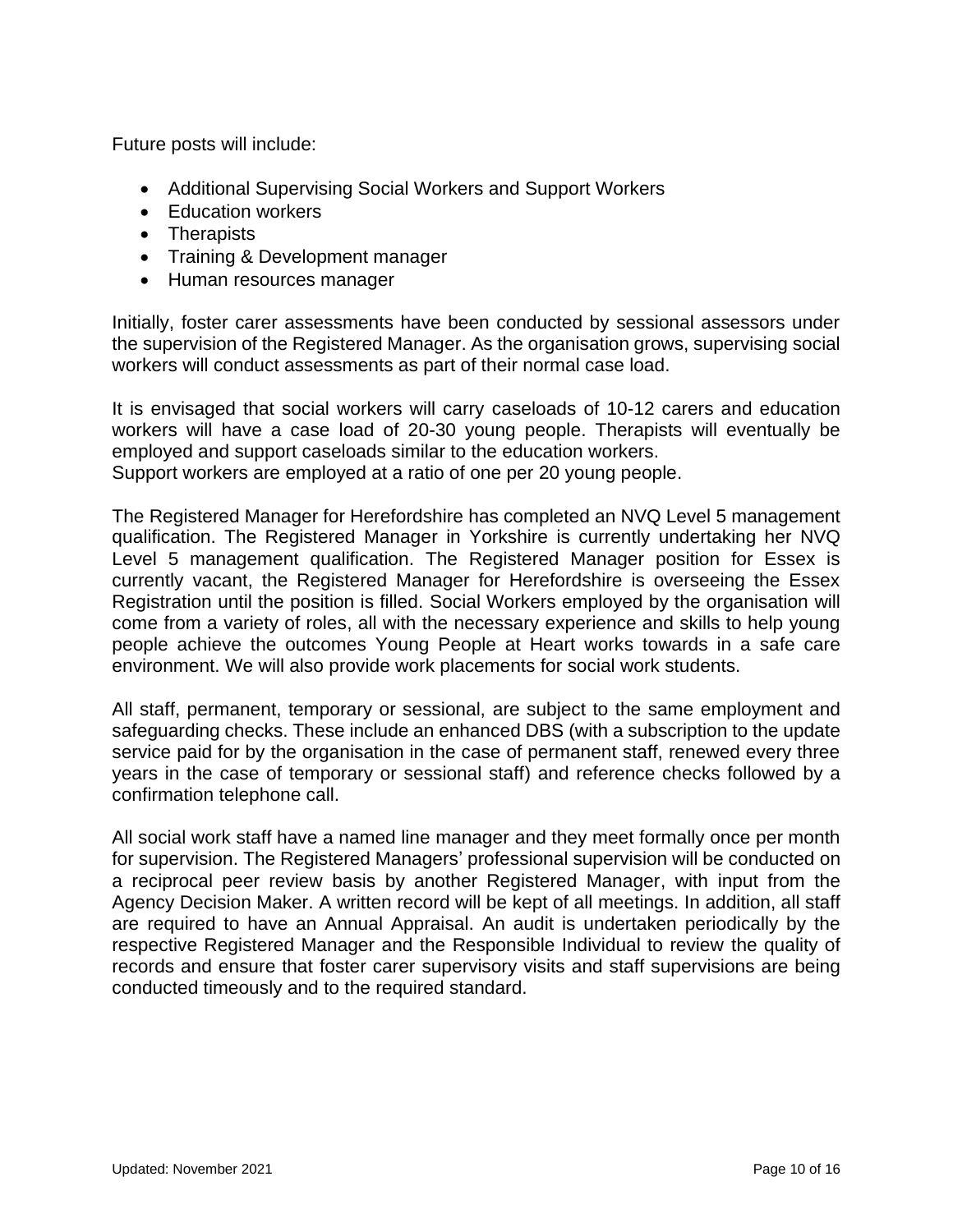# **Types of Placements**

<span id="page-10-0"></span>Young People at Heart seeks to support young people from birth through to leaving care and Staying Put placements. We provide placements for a diverse range of ethnicities and young people with physical and learning disabilities. We expect that young people referred to us will exhibit some challenging behaviours and our foster carers and staff work to support these placements. We offer short, medium and long-term placements, catering for single, sibling groups and parent and child placements.

#### **Short-Term Placements**

Almost all of our foster carers are approved to provide short term foster placements and therefore we are normally able to meet local needs. Our short-term placements are offered for children with a wide range of needs and in a range of circumstances. Whatever the goal of the placement; whether this be to facilitate a return to birth family, a move to a permanent placement or to provide stability for a child whilst assessments or care proceedings are on-going, our team will work with the placing authority in line with the Care Plan. Short term placements need to be flexible and our carers are prepared to expect placements from a few years up to a number of years in duration.

#### Long Term or Permanent Placements

Many of our foster carers have the experience and skills necessary for providing placements to children that may last for lengthy periods of their childhood or may be planned from the outset as permanent care to support them through to independence. Carers who are approved to provide Long Term or Permanent Placements must first evidence that they have the ability and commitment to offer a child a place for life. Young People at Heart offer specialist training and support to Long Term carers in the knowledge that even after many settled years some relationships will experience periods of instability.

Young People at Heart also offers training which prepares carers to support older children to develop crucial life skills supporting their pathway to independence.

#### **Sibling Groups**

Sibling placements are for brothers and sisters who are all placed together with foster carers. Often the need to maintain relationships between siblings is the key consideration for a Local Authority when searching for the right placement. Young People at Heart have carers who are particularly experienced in providing placements that enable sibling groups to remain together in a single household.

#### **Respite Placements**

Respite placements are available with Young People at Heart on both an emergency and planned basis. Many foster carers have all the skills necessary to meet the needs of Looked After Children but due to other commitments or personal preferences are not able to offer ongoing placements.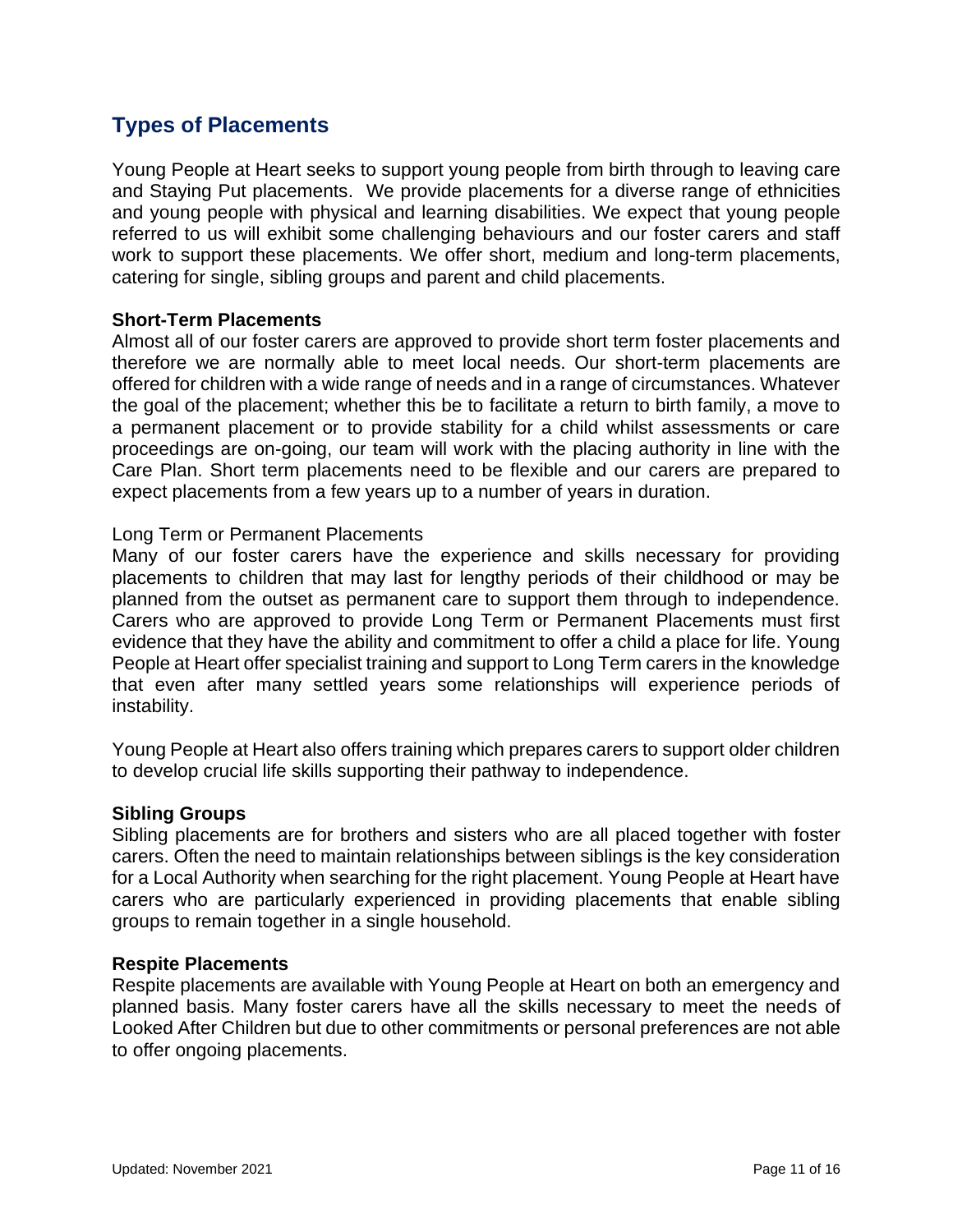#### **Emergency Placements**

Young People at Heart has a range of skilled carers who are approved to offer emergency placements. Whilst we would always prefer to make placements on a planned basis, emergencies happen and with wide geographical coverage we are often in a position to respond. Emergency placements can be offered to a specific Local Authority as and when the need arises. Our referrals team are always quick to respond and our out of hours service is available to support placement matching out of normal office hours

### **Foster Carer Recruitment**

<span id="page-11-0"></span>Young People at Heart recruits foster carers who have the potential to meet the needs of a young person placed with them. Some applicants may have previous experience of fostering or have significant experience of working with children in another setting. Others may have their own family or simply be able to demonstrate an insight into young people that will enable them to develop the necessary skills to care for young people in the care system.

While seeking to grow the number of foster carers in the UK, Young People at Heart is also pleased to welcome enquiries from experienced foster carers from other providers who want to provide their services in a not-for-profit environment. One overriding condition on carers transferring from another organisation is that the interests of the young person must not be compromised.

Enquiries to become foster carers are welcomed from people regardless of gender, marital status, sexuality, ethnicity, disability, religion, culture or employment status. Any applicant convicted of an offence against a child or a serious offence against an adult will not be able to foster with us. All foster households will need at least one empty bedroom.

#### **Matching Process**

<span id="page-11-1"></span>All placements are closely 'matched' to ensure that the needs of the children and young people are met by the skills and experience of foster carers. Many of our foster carers have a wealth of experience or specialise in areas to meet the needs of children who have been abused, have challenging behaviours or for children who have specific medical requirements etc. Our referrals workers will offer placement choices and will liaise closely with Managers, Supervising Social Workers, foster carers and local authorities to ensure the best possible match for child and foster carer. All children and young people are different and in a sense all placements are unique.

### **The Assessment Process**

<span id="page-11-2"></span>Following receipt of an enquiry to become a foster carer, a home visit will be arranged. We refer to this as an 'Initial Visit' and it is an opportunity to have an honest, two way discussion about fostering and whether it is right for the applicant. If both parties are happy to proceed and once a completed application form has been received by the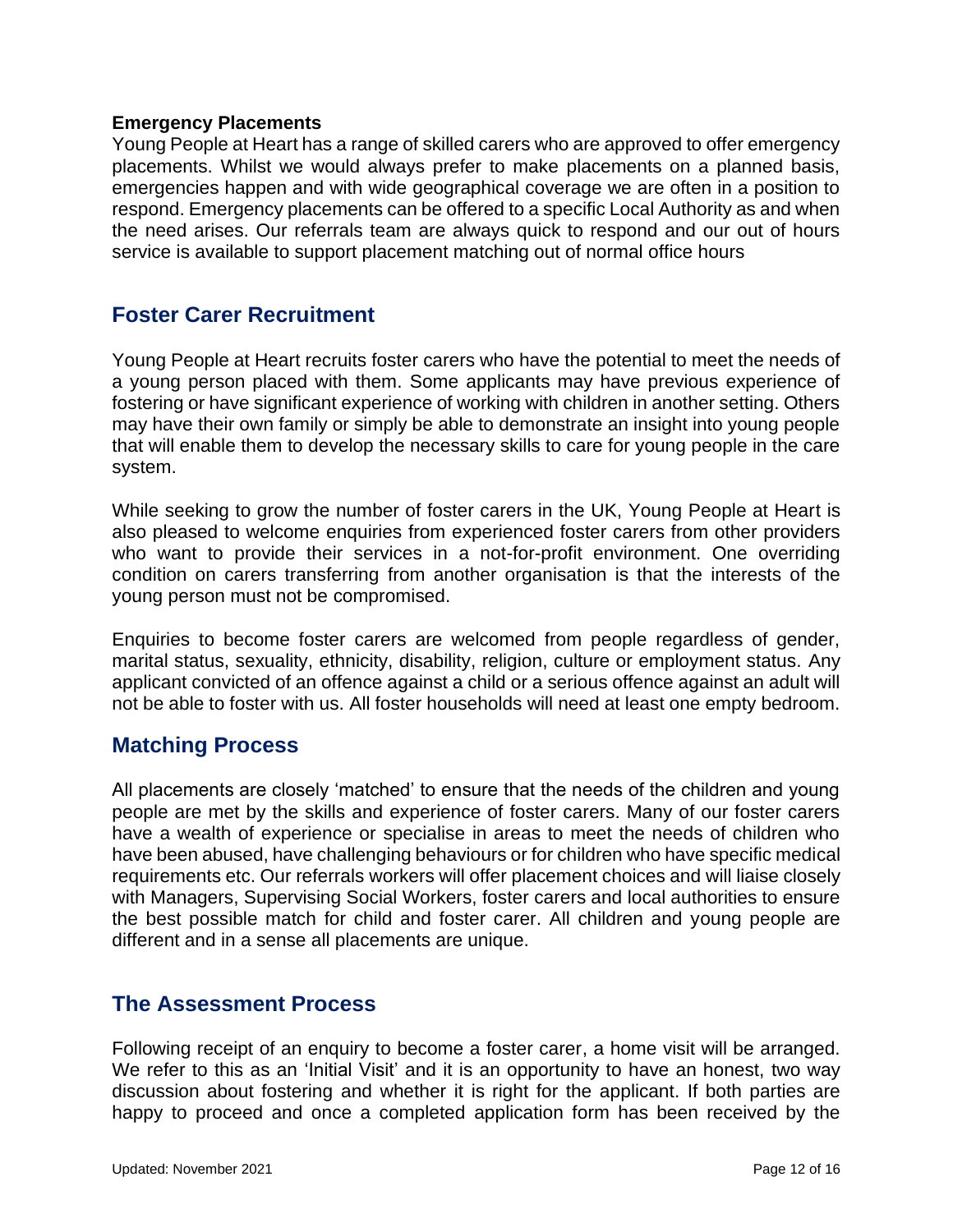agency, a qualified social worker will be allocated to conduct an assessment with the prospective carer and their family. We use the BAAF Form F which is widely used in fostering assessments.

The assessment consists of two stages:

- Stage 1 comprises statutory checks and personal references. These include an Enhanced Disclosure and Barring Service (DBS) check, Local Authority checks, a medical and references from employers, the applicant's current fostering organisation if already fostering and at least two personal references. We will also conduct a safety review in the home and risk assesses any pets. If there is any indication in Stage 1 that the applicant is unsuitable to foster, the Agency Decision Maker will consider whether the assessment can continue or whether it should be terminated and the reason will be explained to the applicant.
- Stage 2 is conducted in the applicant's home. The social worker preparing the Form F will visit the family between six and eight times. Sometimes the family will be seen together and sometimes on their own but it is important to remember that this is a joint venture and requires the full participation from the applicants and their family. The Form F will gather personal information about the family, their relationships and partnerships and their support network. It will also explore the impact they think fostering will have on them. If concerns are raised about the applicant's suitability to foster during the Stage 2 and the assessor wishes to terminate the assessment, a brief report will be completed and presented to Young People at Heart's independent foster panel. A recommendation will be made by the foster panel regarding continuing or ending the assessment and the Agency Decision Maker will make the final decision about terminating the assessment based on the brief report and recommendation by foster panel.

Once the Form F is completed, the applicants have the chance to read and comment on the assessment. The Form F will then go to Panel. The Panel is made up of a number of independent people who have expertise working with young people. Their backgrounds cover social work, health, education, psychology and a foster carer from a Local Authority. We also have a young person who has experience in the care system on our Panel. The prospective carer will attend panel with the social worker who prepared the Form F. The Panel may ask questions and after deliberating will make a recommendation to the Agency Decision Maker who has the final decision of whether to approve the applicants as new foster carers. When approved, the foster carers receive and sign a Foster Carer Agreement with Young People at Heart and local authorities are advised of their availability to receive a placement.

# **Support and Supervision of Foster Carers**

<span id="page-12-0"></span>Every foster carer approved by Young People at Heart has a fully qualified Social Worker to support them. Foster carers are visited at least once a month by their social worker, more frequently if required. The monthly visit is an opportunity for the foster carers and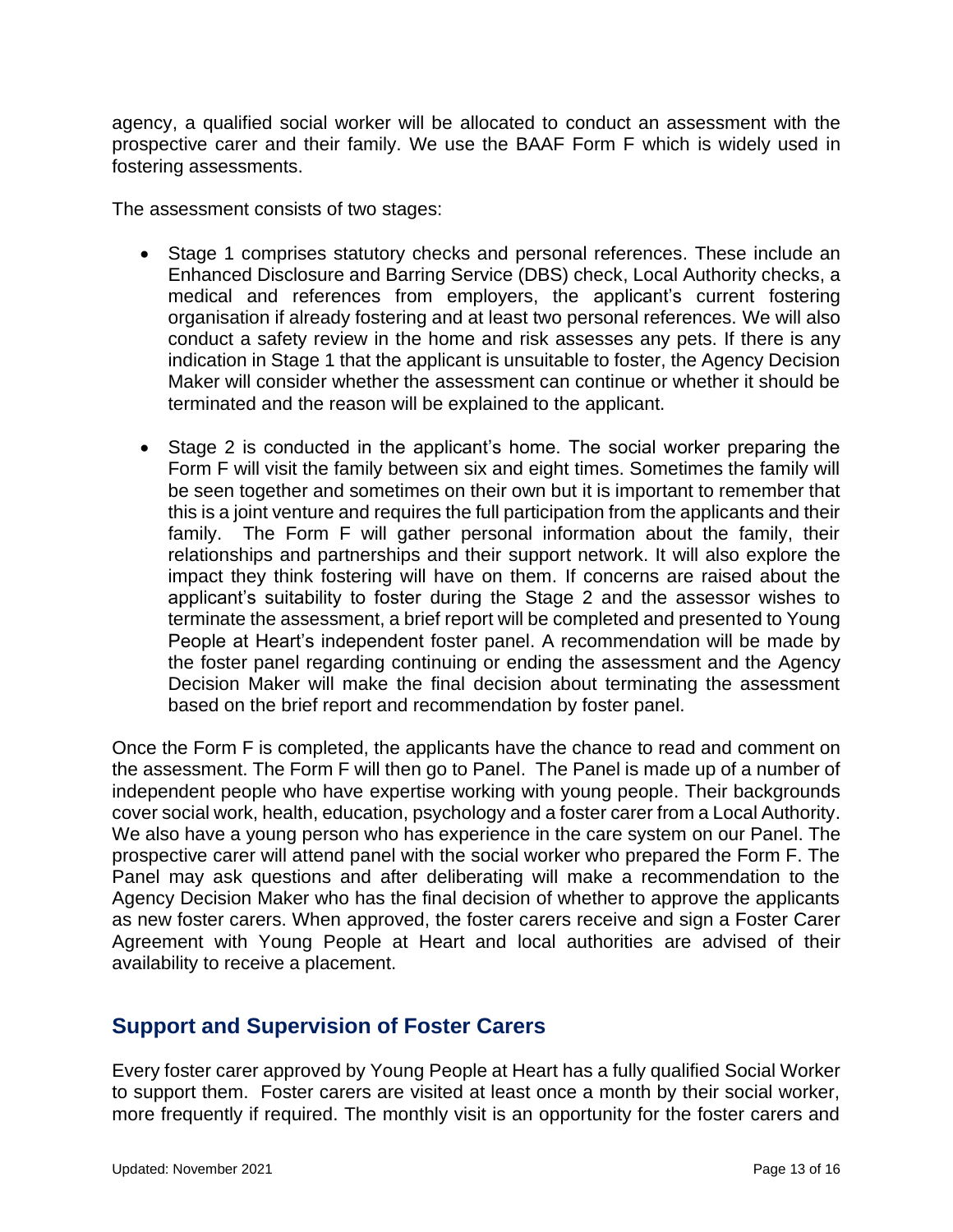social workers to address any areas of concern or difficulty and is typically referred to as a Supervision Meeting. In addition, the foster carers receive a telephone call weekly and may receive visits from other Young People at Heart staff, such as education or support workers. There is also telephone support available from a Young People at Heart social worker 24 hours a day, 7 days a week. In addition to the regular visits, each foster care household receives at least one unannounced visit per year and an annual Health and Safety Audit on the carer's home.

# **Annual Reviews of Foster Carer's Approval**

<span id="page-13-0"></span>All of our foster carers are reviewed at least annually. The first annual review is presented to Panel, with the foster carers in attendance, and any reviews recommending a change in approval will be presented to Panel as a Review of Approval. Foster carer's annual reviews will also be presented to Panel every three years thereafter.

The annual review is an opportunity to identify any training or development needs, to discuss progress and set goals for the following year.

### **Initial training**

<span id="page-13-1"></span>During the assessment process the potential foster carers attend a training course called 'Skills to Foster'. This gives them a good introduction into key areas and will contain accredited training in First Aid and Safeguarding. Other areas covered include managing difficult behavior, the legislative framework, why young people come into care, the importance of working in partnership with birth parents and other professionals, awareness of child abuse and child protection issues, safe caring, diversity and record keeping.

# **Foster Carer Training and Development**

<span id="page-13-2"></span>Young People at Heart believes foster carers should continually develop their skills. Some training is mandatory, to comply with the Fostering Service Regulations and the Training, Support and Development (TSD) Standards for Foster Care. A number of programs are offered.

# **Mandatory and Ongoing Training and Development**

<span id="page-13-3"></span>During their first year after approval, foster carers are expected to take part in a number of mandatory programs. These include safer caring, safeguarding, promoting healthy living, recording skills, first aid, promoting positive behaviour, E-Safety, de-escalation techniques, attachment, contact, education Prevent (Radicalisation/Extremism) and a culture, religion and diversity program.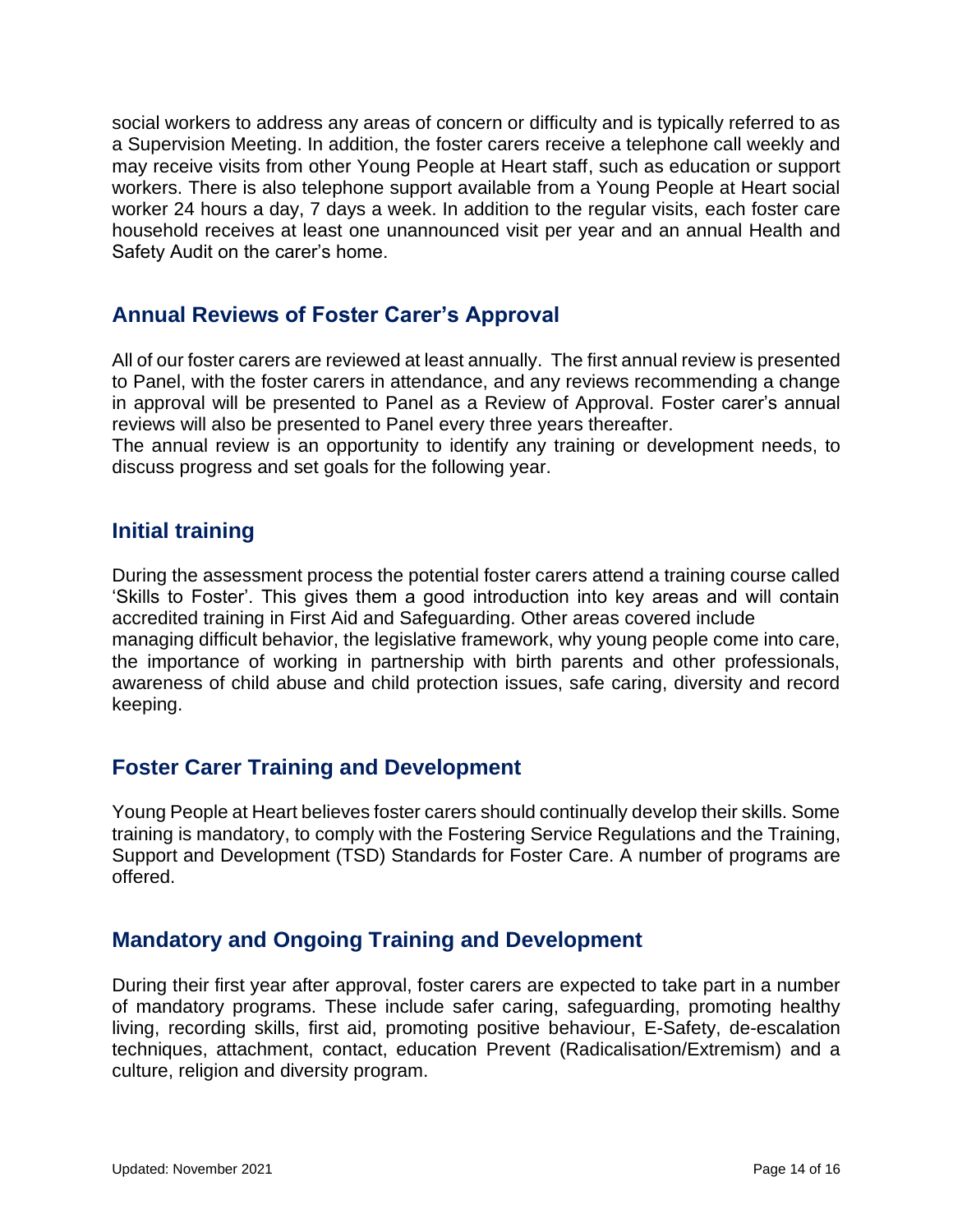All Young People at Heart foster carers are expected to attend at least 25 hours of training per annum aimed at improving the outcomes for young people in their care. Examples of programs offered include preparation for independent living, HIV/AIDS awareness, dealing with ADHD and drug awareness.

Training programs are delivered by Young People at Heart staff or contracted trainers at venues convenient to groups of foster carers. We also pay for foster carers to attend relevant training provided by organisations such as the Fostering Network or BAAF and give access to online training through an approved provider.

We will also encourage foster carers with two years' experience to undertake a BTech or NVQ Level 3 and 4 qualification. This will be paid for by Young People at Heart.

# **Participation and Consultation**

<span id="page-14-0"></span>Young People at Heart actively seeks the views of foster carers, young people and our Local Authority customers on the services we provide and the outcomes we achieve, during the annual review process and at the end of the placement. These views and suggestions are recorded in our Participation Strategy and contribute to the development of the organisation.

Foster carer's views on their placements and on Young People at Heart are included in their Annual Review, as are the views of their birth children. We also ask the young person in placement for their views on their placement and we also consult with our carer's birth children about how they have managed during the time that there have been other children in the household. These views are important to us and they can help us to understand the families better and identify any potential problems.

We also ask foster carers and young people to participate in discussing proposed initiatives that affect them. This involvement has included training requirements and interviewing prospective staff members. In time, three initiatives we intend to consider are two collaborative research arrangements in the areas of healthy eating and tertiary education for young people from the care system and a program to offer young people in care and birth children of foster carers access to apprenticeships.

We are continually developing our website and seek input from foster carers and young people on design and functionality. We have also invited birth children and young people to work on the graphic content of our Young People's guide.

### **Complaints Process**

<span id="page-14-1"></span>The Young People at Heart complaints procedure is available to all foster carers, young people, customers and staff. We review it annually to ensure it is up to date and to identify any areas of concern.

We aim to resolve any complaints at an informal level. Where complaints cannot be resolved at this informal level they will be referred to the Registered Manager who will notify the Responsible Individual of all complaints and representations. As the